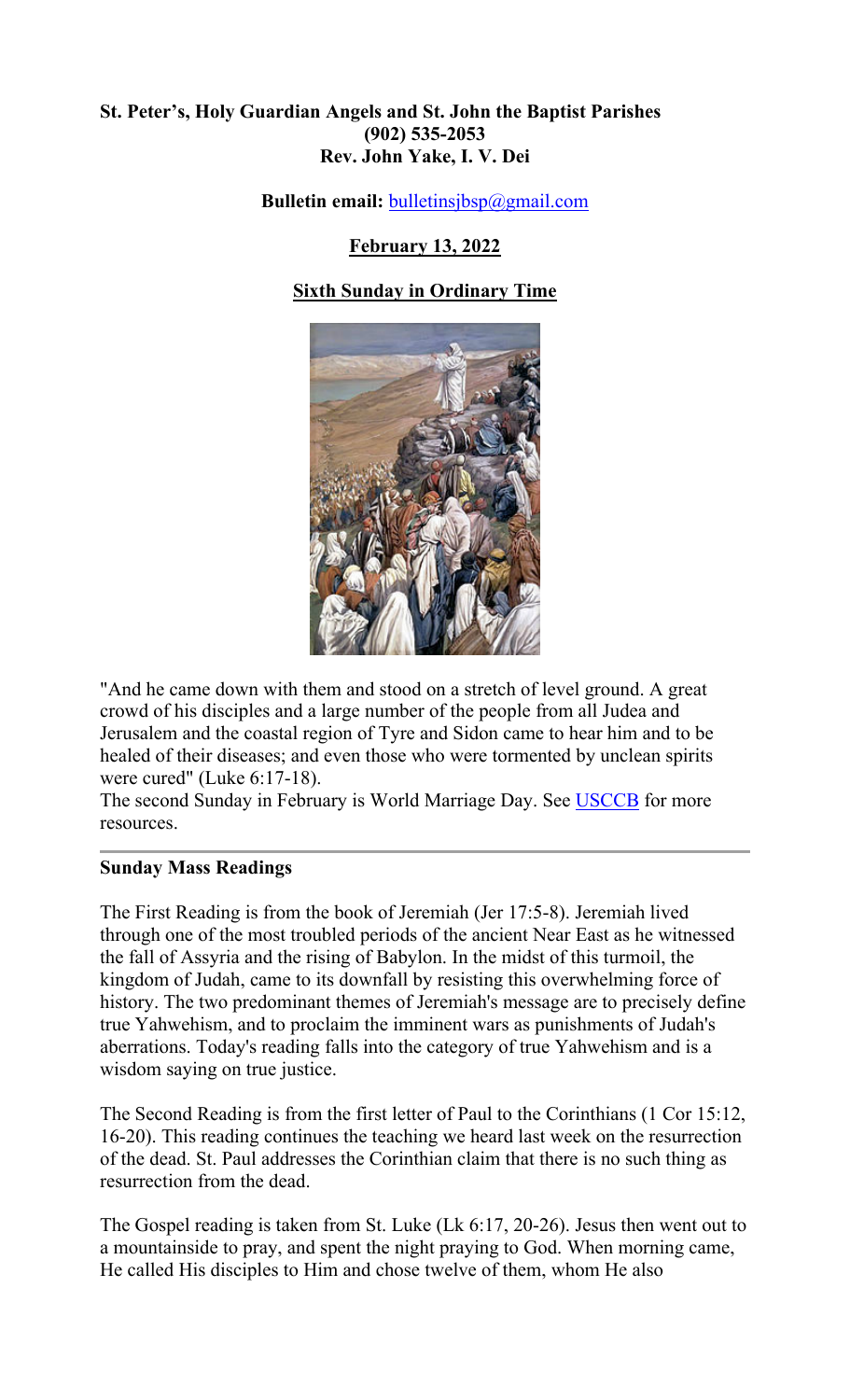designated apostles: Simon, his brother Andrew, James, John, Philip, Bartholomew, Matthew, Thomas, James son of Alphaeus, Simon the zealot, Judas son of James, and Judas Iscariot. He then came down the mountain with them and delivered the sermon on the plain which is our reading for today.

### **Sacrament of Baptism**

**please call the office: Rev. John Yake, I.V. Dei** 

## **Instructors for baptism:**

Mary Fougere, SJB 902) 535-2699 Rose Pâté, SP (902) 302-7011 Vera Doucette, HGA (902) 785-4018

# **Sacrament of Matrimony**

Please call Fr. Yake six months prior to the wedding date. Call Family Service of Eastern Nova Scotia to register for upcoming courses 902- 849-4772. Ask for Tasia Boucher, thoucher@fsens.ns.ca

## **Weekday Liturgy**

**Tuesday, February 15, 2022 SJB 4:00 PM For the good health and intention of Nellie Ford**

**Wednesday, February 16, 2022 SP 9:00 AM**

**Friday, February 18, 2022 HGA 11:00 AM**

**Weekend Liturgy**

**Saturday, February 19, 2022 SH 4:00 PM HGA 5:30 PM +Tom & Matilda Clannon**

**Sunday, February 20, 2022 SJB 9:00 AM +Mary Bernice (Paté) Richards SP 10:30 AM + Jean Doucette**

**Please note: Mass intentions should be arranged with Mary at the office, not with Fr. Yake.**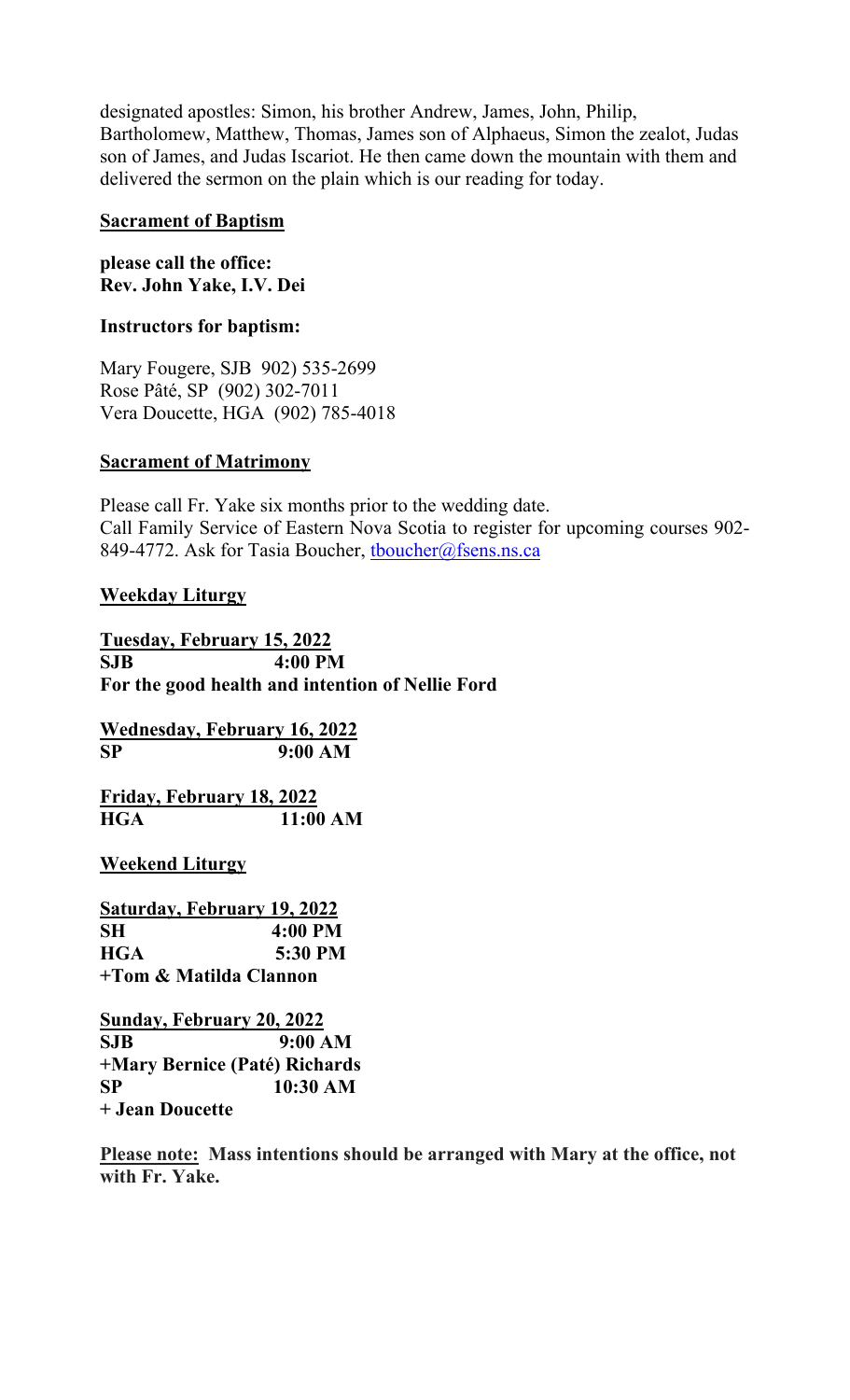# **Receipts**

### **Holy Guardian Angels Saturday, February 5, 2022 (Mass cancelled due to inclement weather.) Received by mail**

| Envelopes & Loose                                              | \$335.00               |
|----------------------------------------------------------------|------------------------|
| <b>Total</b>                                                   | \$335.00               |
| <b>St. John the Baptist</b><br><b>Sunday, February 6, 2022</b> |                        |
| Envelopes & Loose<br><b>Property Maintenance</b>               | \$<br>800.00<br>400.00 |
| <b>Total</b>                                                   | \$1,200.00             |
| <b>St. Peter's</b><br><b>Sunday, February 6, 2022</b>          |                        |
| Envelopes & Loose                                              | \$605.00               |
| Initial Offering                                               | 5.00                   |
| Candles                                                        | 8.00                   |
| <b>Alter Society Dues</b>                                      | 285.00                 |
| Donation                                                       | 30.00                  |
| Christmas                                                      | 5.00                   |
| <b>Total</b>                                                   | \$938.00               |

# **COMMUNITY EVENTS**

**Knights of Columbus**: A business meeting will be held on Thursday Feb 17<sup>th</sup> at 6:30 pm in the basement of the Glebe. Pandemic restrictions will be in effect. Bill Coleman, Grand Knight

**MITTS FOR THE NORTH** is our Lenten project. Parishioners are asked to donate mitts, hats, caps, socks, gloves, scarves, etc. Items will be sent to our Canadian Missions in the north for indigenous communities. Help from other parishes would be greatly appreciated. There is a box at church entrance or call (902) 535-2827 or (902) 535-2785. Ours thanks and God bless. **SJB Liturgy Committee.**

# **In the Diocese**

#### **New Dates Announced For Indigenous Delegation to Rome**

The Canadian Catholic Bishops, Assembly of First Nations, Métis National Council, and Inuit Tapiriit Kanatami are pleased to announce that the delegation to Rome to meet with Pope Francis, originally planned for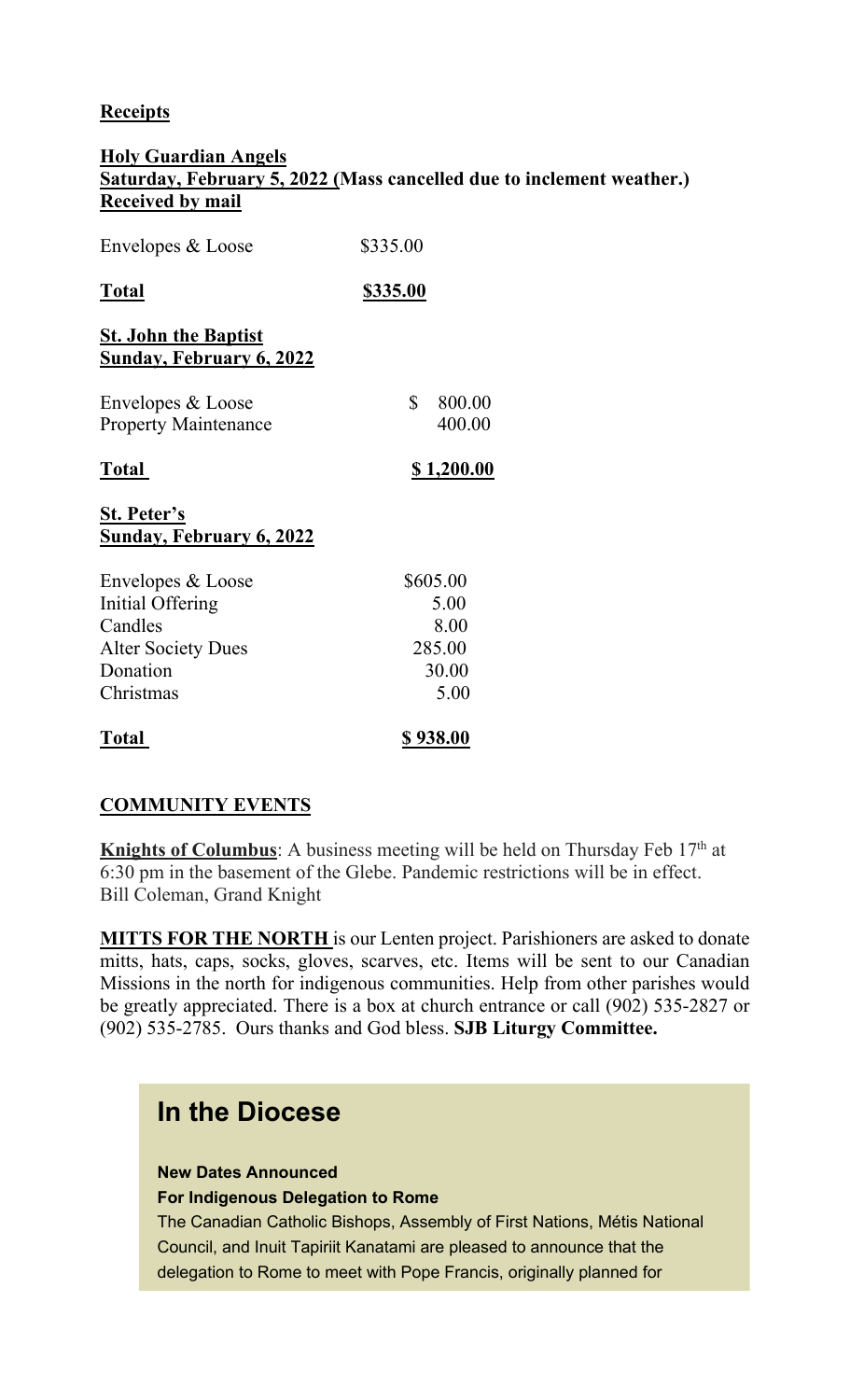December 2021, is now scheduled to take place at the end of March and early April of this year.

The Holy Father is now scheduled to meet with individual Indigenous delegations the week of March 28, 2022. A final audience with all participants will take place on Friday, April 1, 2022.

#### **Read more:**

[https://www.antigonishdiocese.com/truth-and-reconciliation/](https://antigonishdiocese.us11.list-manage.com/track/click?u=46108c95b96680ff598b4aa1d&id=8add24ef3e&e=60939d450d)

---

#### **Breaking Down Walls:**

#### **Young People, Faith and Mental Health**

The video of this #BellLet'sTalk conversation held Jan. 26 can be seen on our diocesan Facebook page ([facebook.com/antigonishdiocese\)](https://antigonishdiocese.us11.list-manage.com/track/click?u=46108c95b96680ff598b4aa1d&id=95e889d6e3&e=60939d450d) or our website: [https://www.antigonishdiocese.com/bellletstalk2022/](https://antigonishdiocese.us11.list-manage.com/track/click?u=46108c95b96680ff598b4aa1d&id=009047ab00&e=60939d450d)

#### **Featured speakers include:**

Bishop Wayne Kirkpatrick, Diocese of Antigonish Joe Townsend, Community CARES Youth Outreach Paige Cox, Author of "The Berlin Project: Breaking Down Walls"

John Ratchford, Witness

Two out of five people suffer in silence ... Many thanks to the volunteers who prepared and hosted this important conversation.

**[Watch the Video](https://antigonishdiocese.us11.list-manage.com/track/click?u=46108c95b96680ff598b4aa1d&id=1cceee647a&e=60939d450d)**

# **Development and Peace:**

#### **People and Planet First**

Every week around the globe, four water and forest protectors are assassinated for trying to defend their communities. This climate of insecurity is often fueled by the activities of mining, agribusiness or textile companies, some of which are Canadian.

It is extremely important that Canada have a strong legal requirement that obliges Canadian companies to act responsibly abroad. Such a law would help protect the women and men defending the earth by giving them the right to access Canadian courts and take offending companies to trial. "Life before profit!" This is the message these defenders are sending us from their communities.

It is our great hope that you will take time to access Development & Peace at [www.devp.org](https://antigonishdiocese.us11.list-manage.com/track/click?u=46108c95b96680ff598b4aa1d&id=c4d5764637&e=60939d450d) and connect with the event PeoplePlanetFirst and sign the petition on-line.